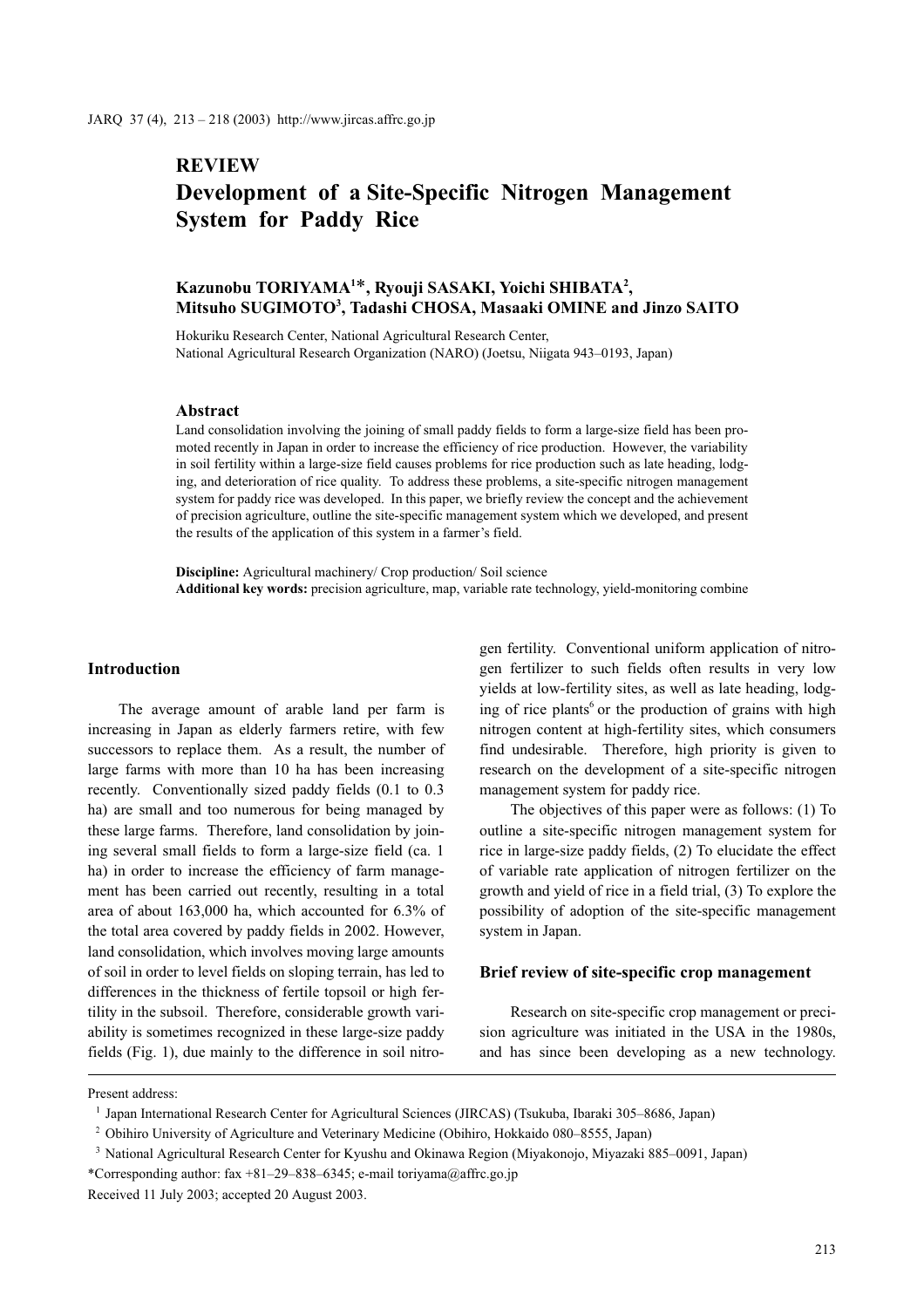#### K. Toriyama et al.



Fig. 1. Variability in rice growth in a large-size paddy field Two weeks before harvest in 2002, Niigata Prefecture.

Regarding the adoption of precision agriculture technology, it was estimated that in the USA in 2003, the market area of soil sampling with GPS accounted for 19%, yield monitors for 22%, variable rate application of single fertilizer for 11%, and chemicals for 5%, with an upward trend<sup>12</sup>.

The site-specific management system has many advantages over conventional uniform management in terms of uniformity in product quality and proper application rates of agricultural inputs, because inputs such as



PLCR: plant cover ratio, VRA: variable rate applicator. **EXAMPLE:** Calculation by software "RiceNiSMo".

fertilizers and agricultural chemicals are applied based on site-specific information about the field conditions. However, the cost and benefits of adopting this system are a cause for concern since additional investment in terms of uniform management is required. According to the brochure titled "Practical guidelines for precision agriculture of cereals"<sup>5</sup>, it is recommended that farmers should adopt an appropriate level of investment depending on the farm scale and the area responding to the sitespecific management. For example, targeted soil sampling is recommended after initial assessment of field variability that can be easily observed, such as waterlogging or drought. In this way, sampling sites as well as the



Fig. 3. Scheme for constructing the soil N uptake map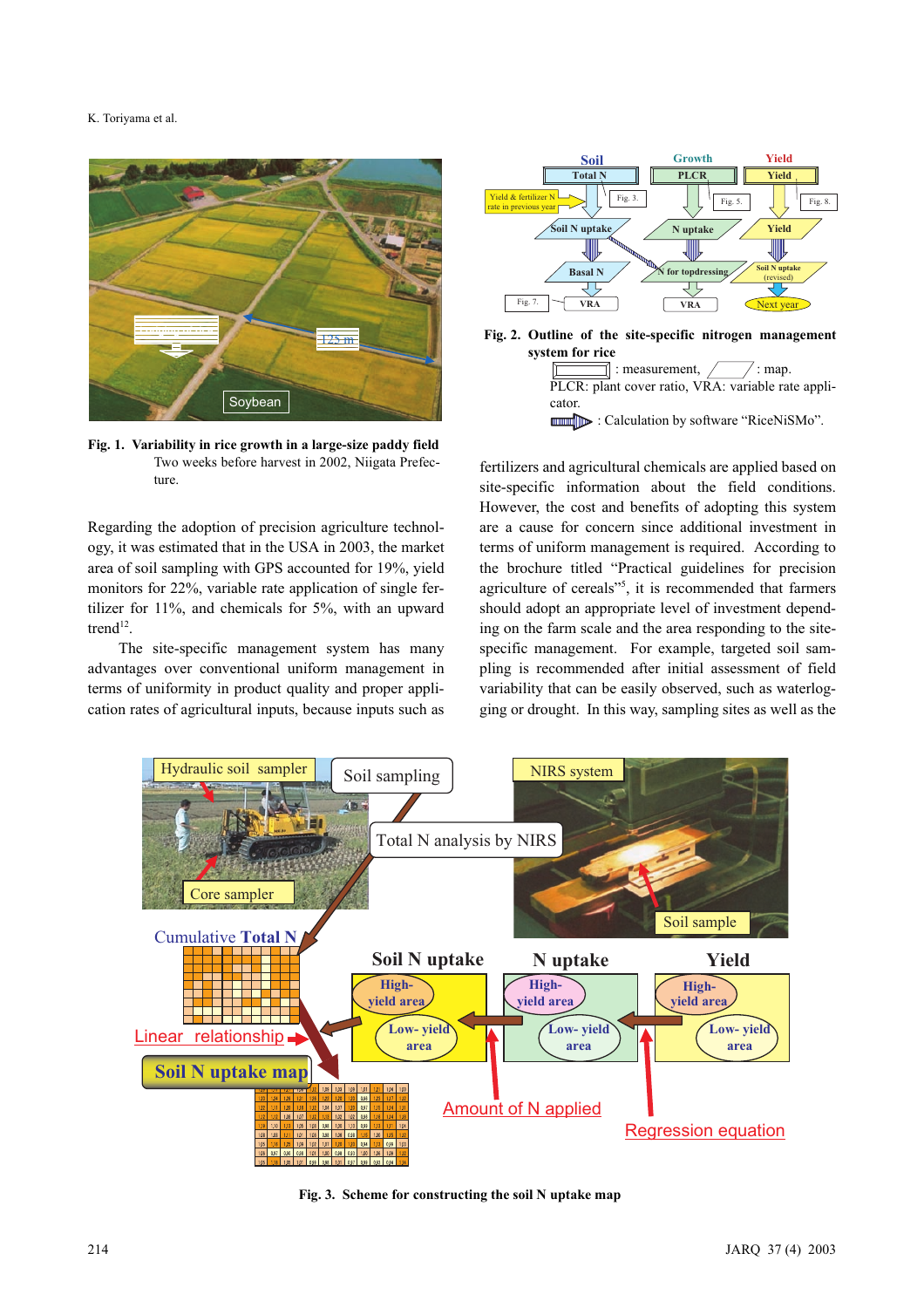

Fig. 4. Method for calculating the amount of fertilizer nitrogen for each grid by using the nitrogen management software "RiceNiSMo"

cost for sampling and analysis could be reduced.

This system consists of two types; a sensor-based system and a map-based system. The map-based system requires the use of GPS (global positioning system), sensors and software for constructing management maps based on the acquired data. In general, it is important to identify the limiting factors for yield to construct a management map, and it is desirable to use maps which are stable over the years, such as an elevation map or total nitrogen map.

Site-specific nutrient management strategies were tested for rice in several Asian countries in cooperation with  $IRRI<sup>13</sup>$ , in areas where the management unit was as large as each field unit and thus GPS was not necessary. Because the investment was not costly, financial profitability of rice farming by site-specific nutrient management was found to be higher than that by farmer fertilizer practice<sup>4</sup>.

## Development of a site-specific nitrogen management system for paddy rice at Hokuriku Research Center

We developed a site-specific nitrogen management system to overcome the growth and yield variability in large-size paddy fields. The system consists of four parts, namely (1) a sensing and mapping subsystem for soil nitrogen and plant nitrogen uptake, (2) a software for constructing the nitrogen application map, (3) a variable rate applicator, and (4) a yield monitoring combine. The outline of the system is described below and is shown in Fig. 2.

#### 1. Constructing a soil nitrogen map

Soil sampling can be performed with a ca. 10 m-grid using a tractor-mounted hydraulic soil sampler (Fig. 3, top left). Total nitrogen content in both the plow layer soil and subsoil is measured by near-infrared spectroscopy (NIRS), which saves both the cost and time for chemical analysis of soil (Fig. 3, top right). Total nitrogen content of the plow layer and that of the subsoil are summed up to obtain the cumulative total nitrogen content in the root zone soil of each grid. Soil nitrogen uptake for high- and low-fertility sites in the field can be determined based on the nitrogen uptake of rice and nitrogen application data of the respective sites, and the nitrogen uptake is calculated in advance by the empirical regression equation between the yield and nitrogen uptake of a rice variety. The soil nitrogen uptake in other grids can be determined by assuming the existence of a linearity between the soil nitrogen uptake and cumulative total nitrogen content, because the soil nitrogen release capacity can be considered to be linearly correlated with the content of total nitrogen $11$  in soil. The soil nitrogen uptake map can be constructed in this manner (Fig. 3, bottom). The amount of nitrogen uptake target is determined from the yield target by using the empirical regression equation between yield and nitrogen uptake. The amount of nitrogen fertilizer for basal application and topdressing for each grid is then calculated as shown in Fig. 4, using the nitrogen management software "RiceNiSMo" (Sasaki, R. et al., unpublished data).

#### 2. Constructing a rice growth map

Nitrogen uptake and leaf area index (LAI) are used as indices of the growth status of rice plants. We thus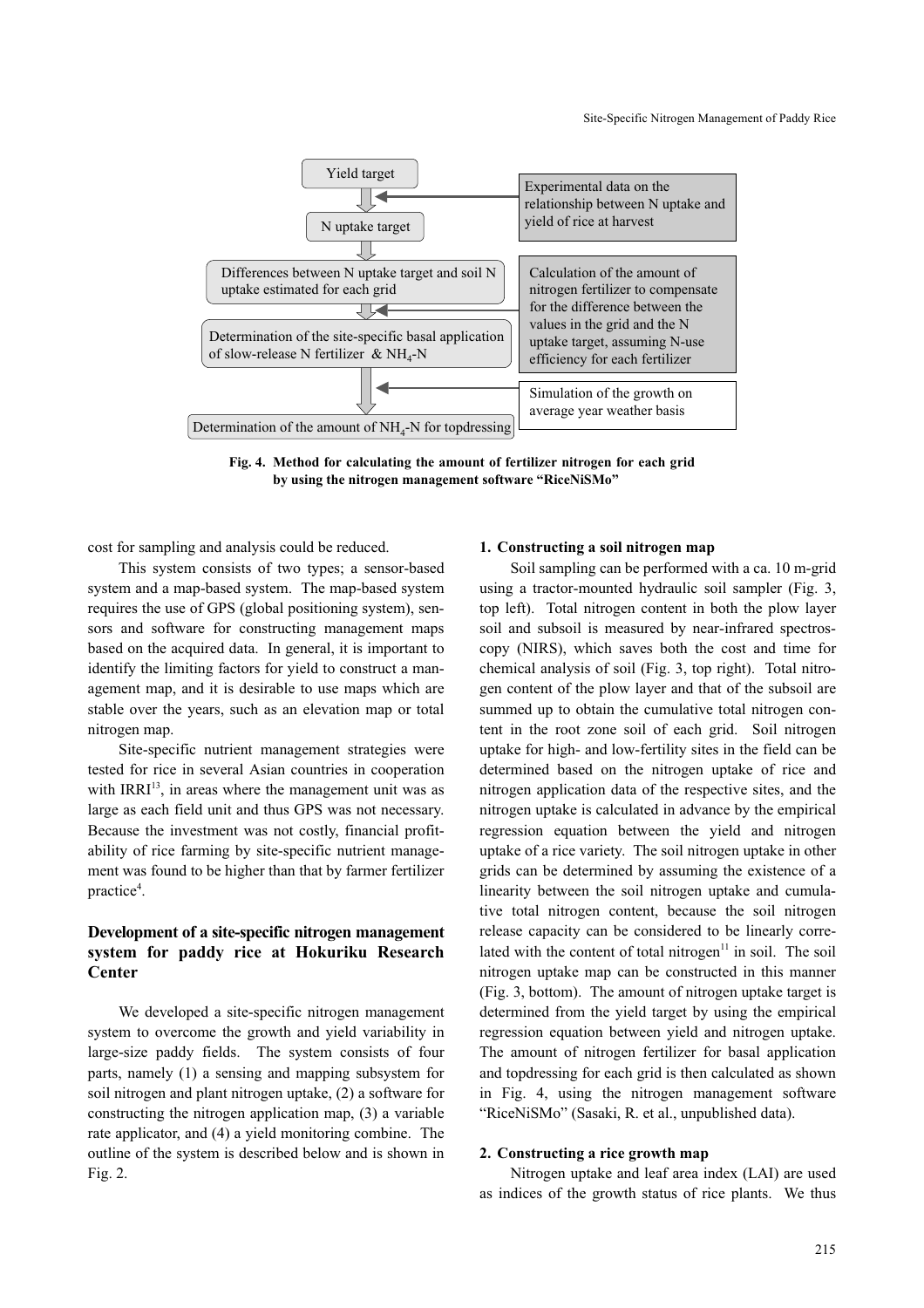#### K. Toriyama et al.



Fig. 5. Ground-based image mapping system (GIMS) for sensing and mapping of plant cover ratio (PLCR)



Fig. 7. Variable rate granular fertilizer applicator with a GPS and 10 m boom for applying coated urea as a basal nitrogen fertilizer

developed a growth mapping system according to a



Fig. 6. Relationship between the plant cover ratio (PLCR) and nitrogen uptake (Nup), excluding the data for PLCR above 80%

Equations:  $Nup = 0.079PLCR - 0.653$  (solid line, 2000). Nup = 0.080PLCR–0.549 (broken line, 2001). "Plus" symbol indicates data for 2001 which were excluded in the equation.



Fig. 8. Yield monitoring combine with GPS and dual yield monitoring system

the conventional method<sup>7</sup>.

#### 3. Nitrogen uptake map before topdressing

As there are yearly fluctuations in the soil nitrogen supply, sensing of nitrogen uptake or LAI before nitrogen topdressing is important to control the growth of rice plants. The culm length at the ripening stage is positively correlated with the LAI and nitrogen accumulation at the panicle initiation stage<sup>12</sup>. Lodging caused by a longer culm may also lead to a decrease in the percentage of ripened grains or associated with low grain quality. Therefore, if the nitrogen uptake or LAI at the panicle initiation stage exceeds the preset value, the rate of nitrogen topdressing at the panicle formation stage should be reduced to alleviate lodging at harvest. Also, it is possible to control the protein content of rice grains by determining the nitrogen uptake at the panicle initiation stage. Protein

ground-based image mapping system  $(GIMS)^8$ , which collects the canopy images of a paddy field sequentially, while the vehicle is traveling in the field (Fig. 5). The images are then synthesized and displayed as a map. The GIMS is composed of a GPS, CCD cameras with bandpass filter (800  $\pm$  10 nm), and a software for image analysis<sup>8,9</sup> and synthesis<sup>8</sup>. Plant cover ratio (PLCR) was defined as the area covered by rice plants when viewed from above the plant canopy through a camera. Nitrogen uptake and LAI increased exponentially with PLCR, and were calculated by the measured PLCR using image analysis. This estimation is valid until the PLCR value reaches 80%, beyond which the precision of the estimate decreases<sup>7</sup> (Fig. 6). Field experiments over a period of two years showed that the values of nitrogen uptake estimated from PLCR were equivalent to those obtained by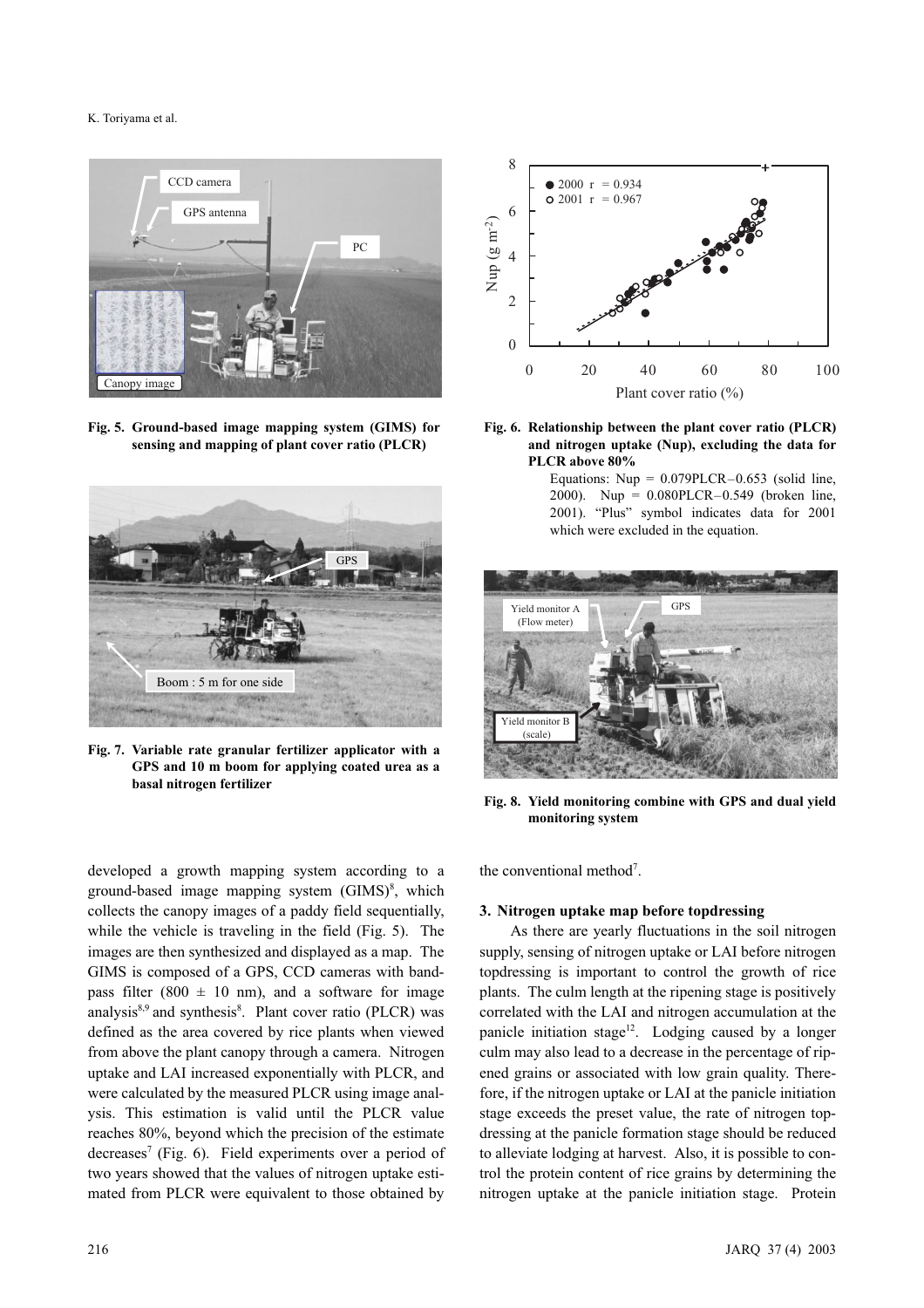content of brown rice is the index of palatability of rice, and in Niigata Prefecture, one of the areas that produce rice with the highest quality in Japan, the protein content should not exceed 6%.

## 4. Software for the calculation of site-specific nitrogen application

The software "RiceNiSMo" for estimating the appropriate rate of fertilizer nitrogen application was developed for transplanted Koshihikari, which is the leading variety in Japan. This software can simulate the growth stages, nitrogen uptake, yield and the degree of lodging based on the parameters for soil nitrogen release and the weather in an average year. The optimal nitrogen fertilizer requirement based on the differences in soil nitrogen fertility could be calculated for the yield target. The calculation procedures are as follows: (1) Input the yield target and get the required nitrogen uptake at the panicle initiation stage and harvest stage, (2) Calculate the application rate of basal nitrogen by considering the soil nitrogen release pattern and the nitrogen use efficiency of both soil nitrogen and nitrogen from basal fertilizer to fulfill the nitrogen uptake requirement at the panicle initiation stage, (3) Calculate the application rate of nitrogen for topdressing by considering the soil nitrogen release pattern, the nitrogen use efficiency of nitrogen for topdressing, and the nitrogen uptake at the panicle formation stage to fulfill the nitrogen uptake requirement at the ripening stage. The parameters required for the calculations can be derived from field experiment data available at the regional agricultural experiment station.

#### 5. Variable rate granular fertilizer applicator

Variable rate technology is essential for site-specific management. Thus a variable rate granular fertilizer applicator with a GPS and  $10 \text{ m}$  boom was developed<sup>2</sup> (Fig. 7). The application rate of the fertilizer was input into the software of the applicator, and then the motor control signal was automatically determined by considering the application rate and the velocity of the vehicle. The vehicle provides the power through PTO to the ventilation fan which blows the fertilizer to the nozzle on each  $4 \times 2.5$  m boom and enables independent application at each 2.5 m interval. Coated urea, which is used as slowrelease nitrogen fertilizer to compensate for the low nitrogen fertility of an area, was hardly damaged by using this applicator.

#### 6. Yield-monitoring combine

A very important tool for site-specific management of rice is, however, the yield-monitoring combine<sup>1,3</sup> (Fig. 8). The adoption of dual sensors, optical sensor and load cell as a yield monitor together with the recalculation algorithm of rough rice circulation in the combine contributed to the enhancement of the reliability of the yield map of rice. This combine could be used to monitor the results of site-specific management of rice for a particular field, following which the amount of nitrogen application for each grid could be revised by employing the software described above by using the yield data and the nitrogen application data of the corresponding grid.

## Results of application of the developed sitespecific management system in the field $10$

Field trials of the above site-specific nitrogen management system were conducted in a farmer's field (1 ha) in Sanwa Village, Niigata Prefecture in 2002, and were compared with the results of uniform management carried out in 1998. The yield target in 2002 was 500 g  $m^{-2}$ and the nitrogen uptake target was 8.2 gN  $\text{m}^{-2}$ . As a result of the site-specific nitrogen management, mean nitrogen uptake was 7.5 gN  $m^{-2}$  with a standard deviation (SD) of 1.0 gN  $m^{-2}$ , while the mean uptake rate of soil nitrogen was 6.0 gN  $m^{-2}$  with a SD of 1.4 gN  $m^{-2}$ . The results showed that the variability in nitrogen uptake by rice plants at the harvest stage became lower than the variability in the soil nitrogen uptake. Also, the variability in grain yield was reduced, namely the area with mean yield  $\pm$  30 kg/10 a accounted for 46% of the field in 1998, which increased to 71% in 2002.

As for the quality of rice, consumers prefer very sticky rice, and the stickiness increases with the decrease

Table 1. Improvement of the protein content of brown rice after adoption of site-specific nitrogen management

| Treatment       | Average                 | SD.  | Protein content of brown rice $(\% )$     |            |            |          |            |        |
|-----------------|-------------------------|------|-------------------------------------------|------------|------------|----------|------------|--------|
|                 |                         |      | $\sim$ 5.0                                | $\sim 5.5$ | $~10^{-6}$ | ~16.5    | $\sim 7.0$ | $-7.5$ |
|                 | Protein content $(\% )$ |      | Distribution of area in 1 ha field $(\%)$ |            |            |          |            |        |
| Control in 1998 | 6.19                    | 0.53 | 1.4                                       | 12.5       | 22.2       | 31.9     | 25.0       | 6.9    |
| SSNM in 2002    | 5.06                    | 0.29 | 48.1                                      | 43.5       | 8.3        | $^{(1)}$ | $\theta$   |        |

SSNM: Site-specific nitrogen management.